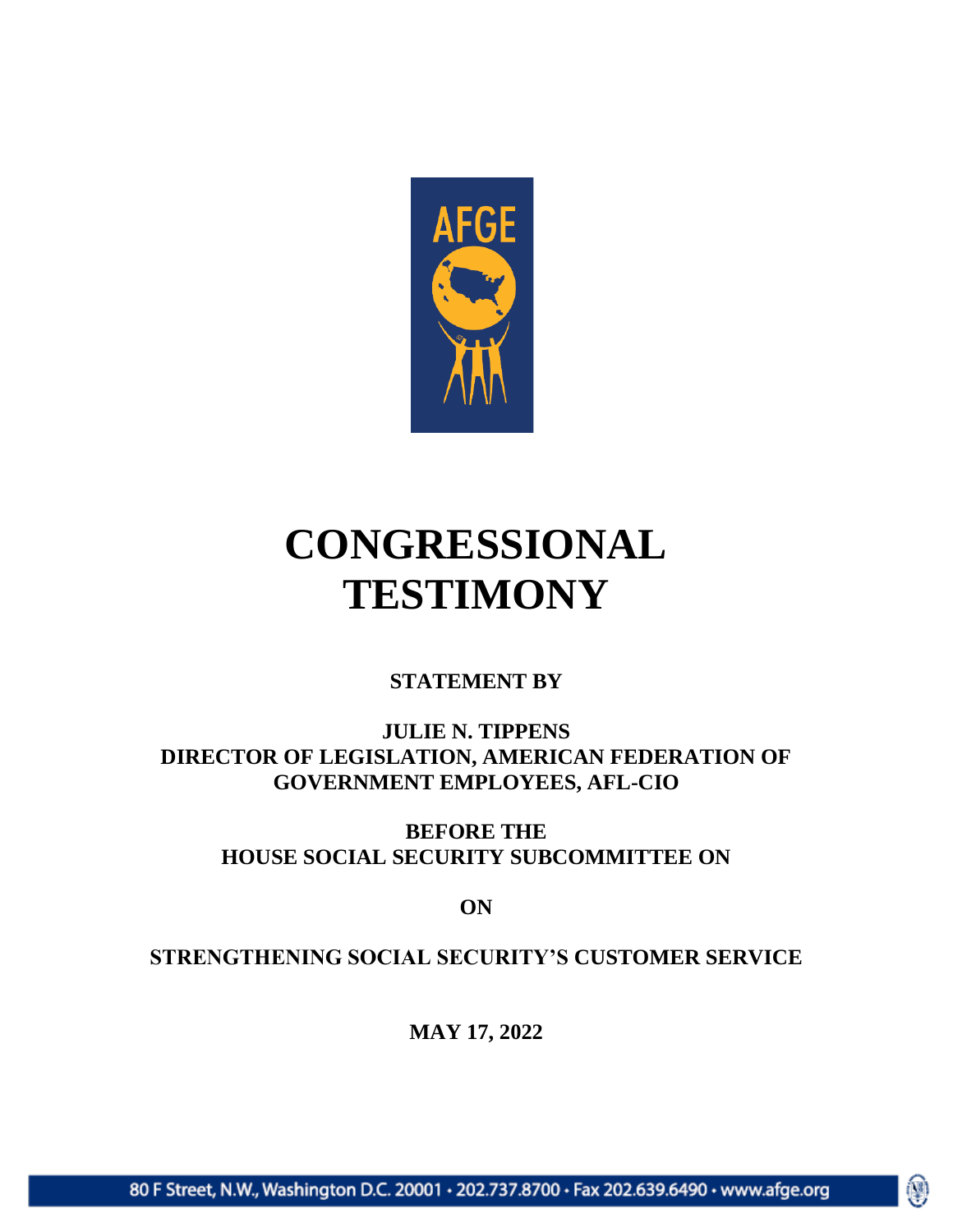Chairman Larson and Members of the Social Security Subcommittee:

On behalf of the American Federation of Government Employees, AFL-CIO (AFGE) which represents over 700,000 federal employees at over 70 different agencies, including approximately 43,000 employees at the Social Security Administration (SSA), I thank you for holding this important hearing on improving Social Security's customer service.

In order to accomplish and maintain excellent customer service, AFGE makes two fundamental recommendations to this Committee. First, Congress should adequately fund SSA, starting with appropriation of \$16.1 billion in Fiscal Year 2023. Second, Congress should use its funding, legislative, and oversight powers to ensure that SSA gives its frontline employees a voice and works with them to improve and sustain customer service.

SSA's workers are on the front lines in serving the public and helping them get their benefits. Unfortunately, due to underfunding and dismal labor relations, morale among this workforce is very low. Workers face exhaustion from extreme workloads and are disillusioned with a hostile management that ignores their workplace concerns. Numerous government employee satisfaction surveys have found SSA to be among the worst federal agencies to work for. Attached to this submission we highlight some results from the most recent survey, the third government-wide "Employee Voice" pulse survey. Out of 25 federal agencies surveyed, SSA consistently ranked at or near the bottom. This has made recruitment and retention very difficult, and it follows that employee satisfaction affects customer service. To achieve sustained improvement in customer service, it will be critical to restore morale and dedicate resources to recruitment and retention of SSA workers.

**Congress should appropriate \$16.1 billion in FY 23.** The SSA has faced years of underfunding. The agency's administrative funding for basic operations fell by more than 14 percent from 2010 to 2022, after accounting for inflation. From 2010 to 2021, SSA's workforce was reduced by approximately 8,500 full-time, permanent workers or 1 in 8 employees and 67 field offices have closed. Meanwhile, the workload is set to increase as nearly twenty million Americans reach retirement age over the next decade. While SSA received a modest funding bump in real dollars for FY 22, the increase failed to keep up with inflation. \$16.1 billion in FY 23 funding is needed for the agency to begin to strengthen its workforce, update its computer systems and improve its customer service.

Additional funding would help SSA keep open field offices in communities that need them. It could allow for effective recruitment, relocation, and retention flexibilities and incentives. It could allow SSA to begin to update its antiquated computer systems and to again mail out earnings statements to every American. Additionally, SSA is currently one of the only federal agencies to lack a student loan repayment program. For around \$8 million a year, SSA could begin to bring its benefits in line with other federal agencies. Legal Assistants support the hearings and work of Administrative Law Judges, but many have been forced to perform duties beyond their grade. Increased funding could allow SSA to ensure Legal Assistants are correctly classified for the work they do.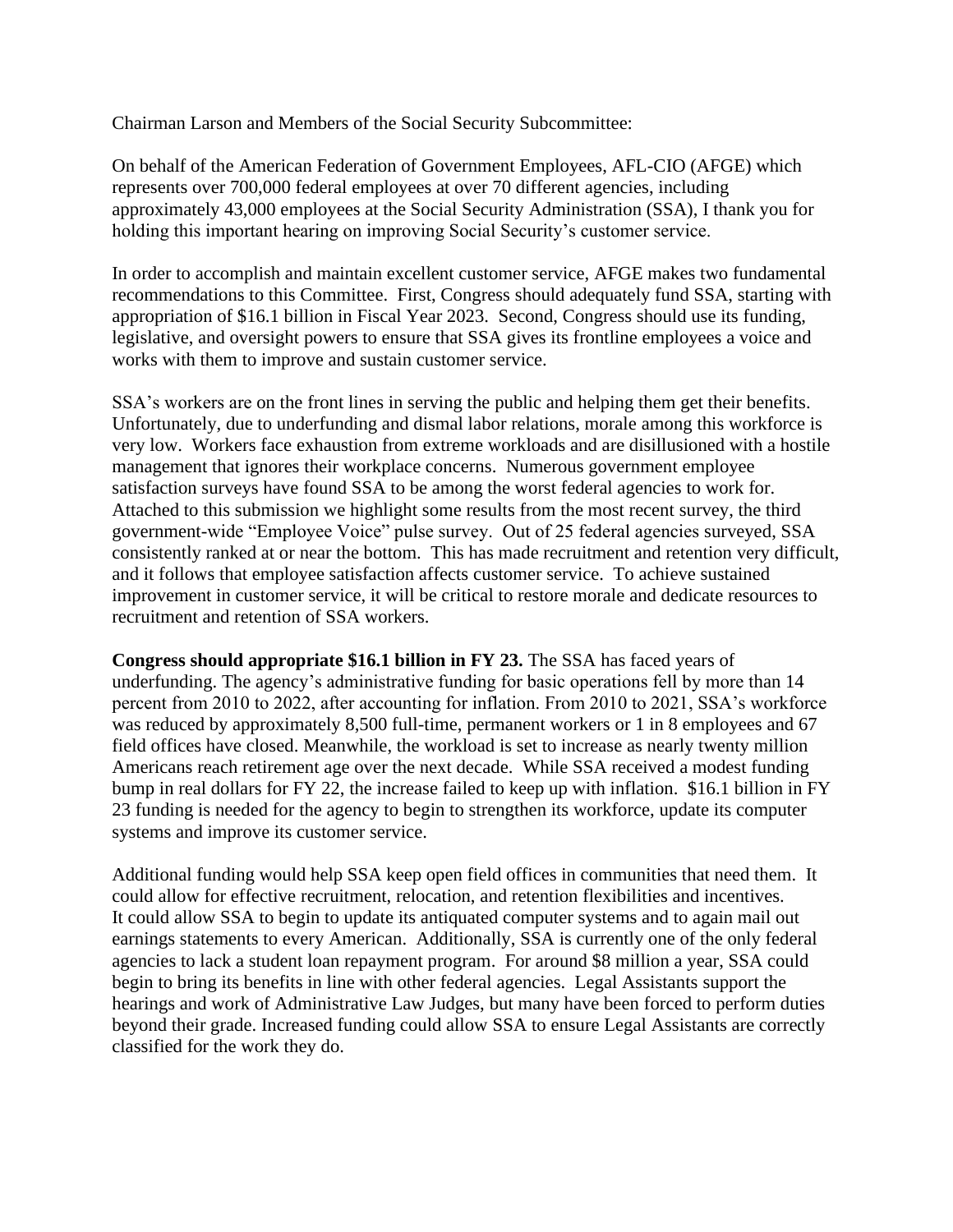**Congress should also use its funding, legislative and oversight powers to ensure that SSA gives its frontline employees a voice and works with them to improve customer service.** SSA should reopen its contract, which was forced on the workers without input under the previous commissioner, and bargain in good faith with its employees. Utilizing telework would not only improve worker morale, recruitment and retention, but it also increases productivity and keeps vulnerable elderly and disabled safer as the Covid-19 pandemic continues Additionally, creating a national level union-management workgroup could help foster better labor relations. Problems with reopening the collective bargaining contract and ongoing labor-management issues require regular inquiry and oversight from Congress.

Thank you for hosting this hearing on improving Social Security's customer service. We look forward to working with the Committee to achieve this important goal and address underlying issues that present opportunities for improvement. If you have further questions about any of these issues, please contact Jeff Cruz at  $\frac{\text{eff.cruz@afge.org.}}{\text{eff.cruz@afge.org.}}$ 

Sincerely,

JulinOmper

Julie N. Tippens Director of Legislation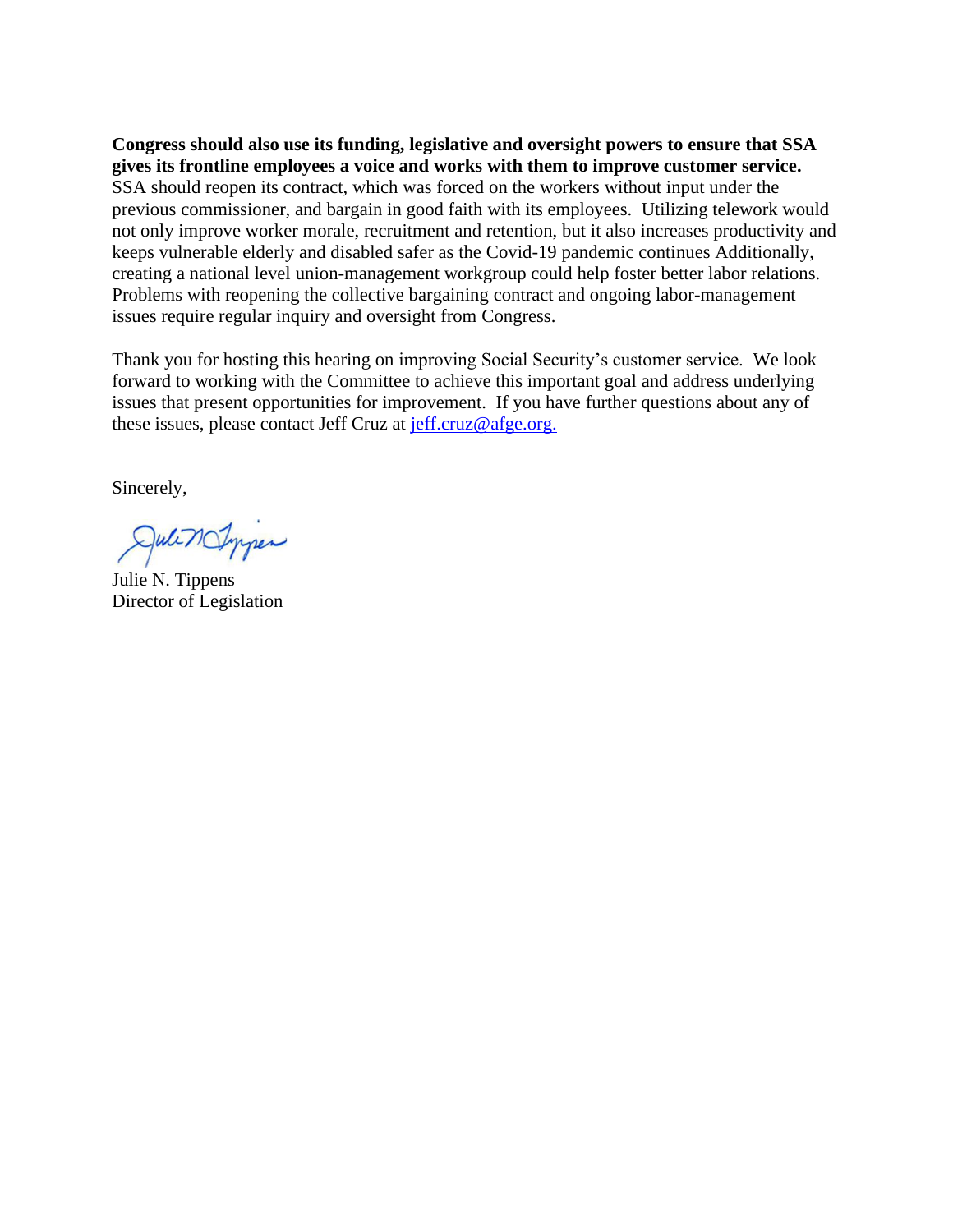#### Attachment 1 SSA's rankings on worker satisfaction:

## $25<sup>th</sup>$  out of 25

|            |                               | Gov't-Wide Response                     | Response by Question |       | Response by Theme                                                               |       | Response by<br>Component | Agency Response<br>Rates |       | Agency Response<br><b>Distribution</b> |       | Component Response<br>Distribution | Agency F<br>Trends      |  |
|------------|-------------------------------|-----------------------------------------|----------------------|-------|---------------------------------------------------------------------------------|-------|--------------------------|--------------------------|-------|----------------------------------------|-------|------------------------------------|-------------------------|--|
|            |                               | <b>Agency Satisfaction Distribution</b> |                      |       |                                                                                 |       |                          |                          |       |                                        |       |                                    |                         |  |
|            | <b>Pulse Date</b><br>Mar 2022 | $\mathbf v$                             | Theme/Question       |       | Engagement - I feel exhausted in the morning at the thought of another workday. |       |                          |                          |       |                                        |       |                                    | ٠                       |  |
|            | 1-Strongly Disagree           |                                         |                      |       | 2-Somewhat Disagree                                                             |       | 3-Neutral                |                          |       | 4-Somewhat Agree                       |       |                                    | <b>5-Strongly Agree</b> |  |
| <b>SSA</b> |                               | 14.2%                                   |                      | 11.4% | 15.3%                                                                           |       |                          | 26.7%                    |       |                                        | 32.4% |                                    |                         |  |
|            | <b>USAID</b>                  | 11.5%                                   |                      | 14.4% | 13.7%                                                                           |       |                          | 34.6%                    |       |                                        |       | 25.7%                              |                         |  |
| <b>VA</b>  |                               | 15.3%                                   |                      | 12.9% |                                                                                 | 14.4% |                          | 31.8%                    |       |                                        |       | 25.6%                              |                         |  |
| <b>DHS</b> |                               |                                         | 19.4%                |       | 14.9%                                                                           |       | 17.9%                    |                          | 26.5% |                                        |       | 21.3%                              |                         |  |
|            | <b>STATE</b>                  | 15.7%                                   |                      |       | 18.2%                                                                           | 15.5% |                          |                          | 30.6% |                                        |       | 20.0%                              |                         |  |

## 24<sup>th</sup> out of 25

|            |                                              |                      |       |                     |                                                                                                               |                          | Õ                               |                                    |                    |
|------------|----------------------------------------------|----------------------|-------|---------------------|---------------------------------------------------------------------------------------------------------------|--------------------------|---------------------------------|------------------------------------|--------------------|
|            | Gov't-Wide Response                          | Response by Question |       | Response by Theme   | Response by<br>Component                                                                                      | Agency Response<br>Rates | Agency Response<br>Distribution | Component Response<br>Distribution | Agency F<br>Trends |
|            | <b>Agency Satisfaction Distribution</b>      |                      |       |                     |                                                                                                               |                          |                                 |                                    |                    |
| Mar 2022   | <b>Pulse Date</b><br>$\overline{\mathbf{v}}$ | Theme/Question       |       |                     |                                                                                                               |                          |                                 |                                    | ٠                  |
|            |                                              |                      |       |                     | Engagement - If I found a job elsewhere with more workplace flexibilities or remote options, I would take it. |                          |                                 |                                    |                    |
|            | 1-Strongly Disagree                          |                      |       | 2-Somewhat Disagree | 3-Neutral                                                                                                     |                          | 4-Somewhat Agree                |                                    | 5-Strongly Agree   |
| <b>HUD</b> | 10.6%                                        | 9.0%                 |       | 17.9%               | 18.5%                                                                                                         |                          |                                 | 44.1%                              |                    |
| <b>SSA</b> | 14.4%                                        | 7.7%                 |       | 17.4%               | 18.3%                                                                                                         |                          |                                 | 42.2%                              |                    |
| <b>DHS</b> | 14.2%                                        | 9.2%                 |       | 19.5%               | 19.6%                                                                                                         |                          |                                 | 37.5%                              |                    |
| <b>NRC</b> | 14.4%<br>10.9%                               |                      |       | 16.5%               | 20.9%                                                                                                         |                          | 37.4%                           |                                    |                    |
| <b>VA</b>  | 14.5%                                        |                      | 9.5%  | 18.6%               | 20.4%                                                                                                         |                          |                                 | 37.0%                              |                    |
| <b>DOD</b> | 14.5%                                        |                      | 10.5% | 20.1%               |                                                                                                               | 20.4%                    |                                 | 34.5%                              |                    |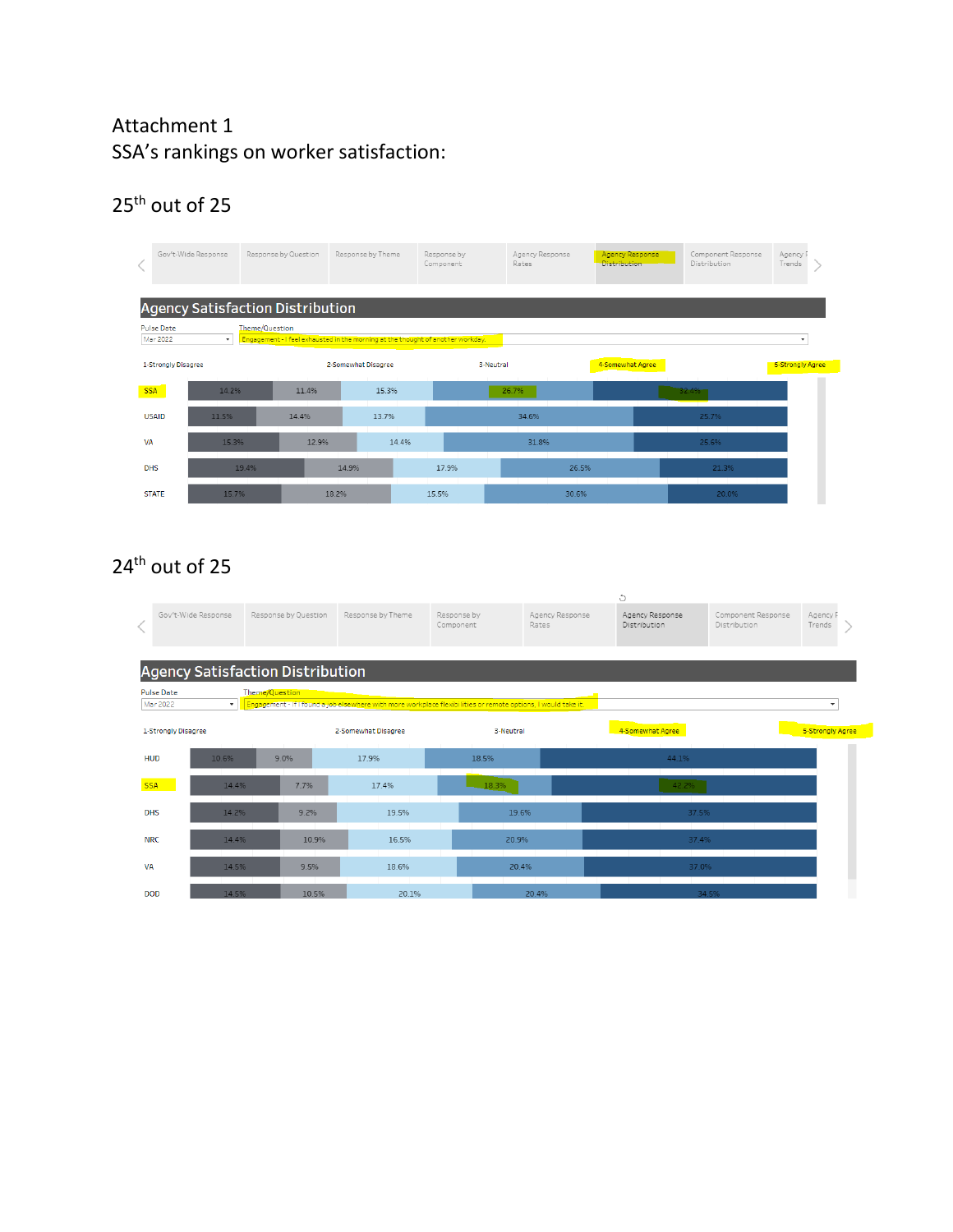### 23<sup>rd</sup> out of 25

|                               |              |                | <b>Agency Satisfaction Distribution</b> |       |                                                                                                            |                  |                          |
|-------------------------------|--------------|----------------|-----------------------------------------|-------|------------------------------------------------------------------------------------------------------------|------------------|--------------------------|
| <b>Pulse Date</b><br>Mar 2022 | $\mathbf{v}$ | Theme/Question |                                         |       | Reentry - I have the resources I need to effectively do my job within current return-to-work arrangements. |                  | $\overline{\phantom{a}}$ |
| 1-Strongly Disagree           |              |                | 2-Somewhat Disagree                     |       | 3-Neutral                                                                                                  | 4-Somewhat Agree | 5-Strongly Agree         |
| <b>DOJ</b>                    | 6.6%         | 9.7%           | 13.0%                                   |       | 31.1%                                                                                                      | 39.6%            |                          |
| <b>DOT</b>                    | 4.8%         | 9.4%           | 15.3%                                   |       | 31.6%                                                                                                      | 38.8%            |                          |
| GOV                           | 6.4%         | 10.1%          | 14.6%                                   |       | 30.3%                                                                                                      | 38.6%            |                          |
| <b>DOC</b>                    | 8.6%         | 10.7%          | 15.8%                                   |       | 29.0%                                                                                                      | 35.8%            |                          |
| <b>DHS</b>                    | 8.1%         | 10.6%          | 16.4%                                   |       | 29.1%                                                                                                      | 35.7%            |                          |
| <b>TREASURY</b>               | 7.1%         | 10.0%          | 15.5%                                   |       | 31.7%                                                                                                      | 35.7%            |                          |
| <b>STATE</b>                  | 6.8%         | 12.1%          | 10.9%                                   |       | 35.2%                                                                                                      | 34.9%            |                          |
| VA                            | 7.6%         | 11.4%          | 17.7%                                   |       | 29.8%                                                                                                      | 33.5%            |                          |
| <b>SSA</b>                    | 11.6%        |                | 13.0%                                   | 14.2% | 27.9%                                                                                                      | 33.2%            |                          |
| <b>USAID</b>                  | 6.6%         | 11.3%          | 13.2%                                   |       | 40.6%                                                                                                      | 28.5%            |                          |
| <b>HUD</b>                    | 9.2%         | 13.5%          |                                         | 20.3% | 29.3%                                                                                                      | 27.7%            |                          |

\*No data is shown for an agency if fewer than 10 respondents selected any option.

## 24<sup>th</sup> out of 25

|                               | <b>Agency Satisfaction Distribution</b> |                |       |                     |       |                                                                                                             |       |                  |       |                  |
|-------------------------------|-----------------------------------------|----------------|-------|---------------------|-------|-------------------------------------------------------------------------------------------------------------|-------|------------------|-------|------------------|
| <b>Pulse Date</b><br>Mar 2022 | $\mathbf{v}$                            | Theme/Question |       |                     |       | Reentry - I trust agency leadership to do what's right to protect employees' health, safety, and wellbeing. |       |                  |       | ۰                |
| 1-Strongly Disagree           |                                         |                |       | 2-Somewhat Disagree |       | 3-Neutral                                                                                                   |       | 4-Somewhat Agree |       | 5-Strongly Agree |
| GOV                           | 10.6%                                   | 12.5%          |       | 12.1%               |       | 32.3%                                                                                                       |       |                  | 32.4% |                  |
| <b>DOJ</b>                    | 12.3%                                   | 13.8%          |       | 11.6%               |       | 31.9%                                                                                                       |       |                  | 30.4% |                  |
| <b>DOI</b>                    | 8.3%                                    | 11.9%          | 12.1% |                     |       | 37.8%                                                                                                       |       |                  | 29.9% |                  |
| <b>USDA</b>                   | 9.5%                                    | 12.9%          |       | 14.5%               |       | 33.7%                                                                                                       |       |                  | 29.4% |                  |
| <b>DOC</b>                    | 12.6%                                   | 13.7%          |       | 11.9%               |       | 33.1%                                                                                                       |       |                  | 28.8% |                  |
| <b>NRC</b>                    | 13.9%                                   |                | 14.8% | 10.6%               |       | 33.5%                                                                                                       |       |                  | 27.3% |                  |
| <b>DHS</b>                    | 16.9%                                   |                | 14.3% | 12.4%               |       |                                                                                                             | 29.2% |                  | 27.2% |                  |
| <b>STATE</b>                  | 6.6%                                    | 15.1%          | 11.3% |                     |       | 40.2%                                                                                                       |       |                  | 26.9% |                  |
| VA                            | 12.7%                                   |                | 15.2% | 13.7%               |       |                                                                                                             | 31.9% |                  | 26.6% |                  |
| <b>SSA</b>                    | 16.7%                                   |                | 15.2% |                     | 13.1% |                                                                                                             | 29.4% |                  | 25.6% |                  |
| <b>HUD</b>                    | 15.7%                                   |                | 16.6% |                     | 14.6% |                                                                                                             | 29.7% |                  | 23.4% |                  |

\*No data is shown for an agency if fewer than 10 respondents selected any option.